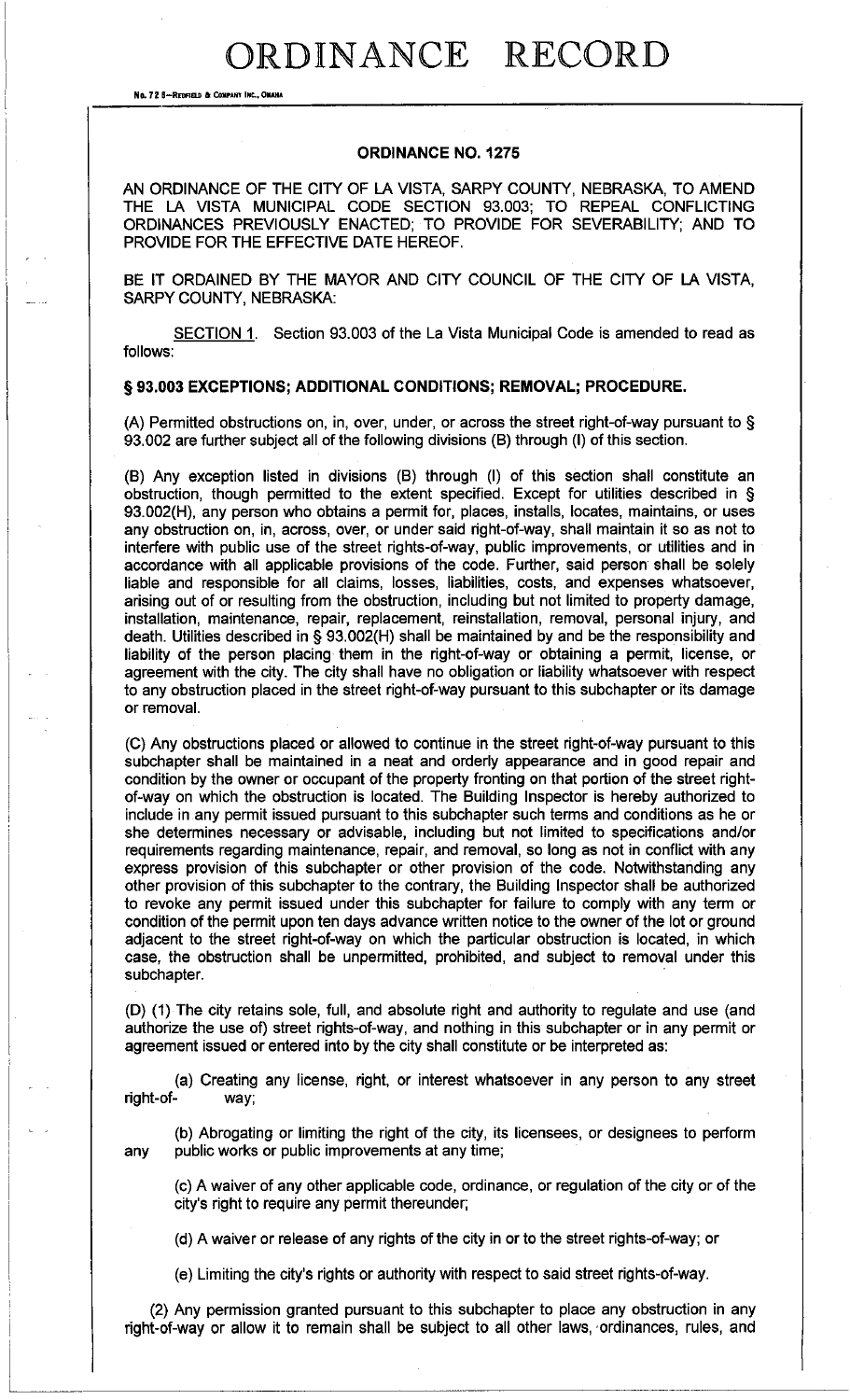# ORDINANCE RECORD

#### **No. 72 8-REDFIELD & COMPANY INC., OMAHA**

regulations of the city and may be entirely or partially revoked or revised at any time by the City Council.

(E) Any dead or diseased tree in the street right-of-way, or any obstruction that is not permitted or is in violation of this subchapter shall be deemed to be a nuisance and subject to removal. The city may at any time remove or direct the removal of any obstruction:

(1) That is deemed to be a nuisance hereunder;

(2) That in the sole determination of the city interferes with use of the street rights-of-way by the city or its designees, franchisees or licensees, creates or increases risk of death, injury, or property damage, or is damaged, deteriorated, or in disrepair, or

(3) As is necessary for the city, its designee, franchisee, or licensee to perform any public work or improvement.

(F) In addition to any other authority of the city with respect to its rights-of-way under the code, state statute, or other applicable law, the Building Inspector or his or her designee shall be authorized to remove, without any prior notice, any obstruction described in division (E) of this section and not planted or installed below grade in the street right-of-way, or in the event of an emergency or when immediate removal is required in the interests of public health, safety, or welfare. In either case, the Building Inspector or his or her designee shall be authorized to, upon 30 days advance written notice, levy and assess all or any portion of the cost and expense of the work to the persons placing the obstruction in the street right-of-way or to the property owners or occupants of the lots or pieces of ground fronting on that portion of the street right-of-way on which the work is done.

(G) In all cases other than described in division (F) of this section, notice shall be given prior to removal of an obstruction from the street right-of-way. In the case of any dead or diseased trees, notice must be given describing the nuisance, to abate and remove the trees, and of the right and manner to request a hearing. In all other cases, the notice shall describe the reason that removal is required and direct such removal. All notices shall also state that the obstruction must be removed by the owner or occupant, at his or her sole cost and expense (or at the expense of the person placing the obstruction in.the right-of-way), by the specified date, and if not removed by that date, the city shall have the option to remove it or have it removed at the owner's or occupant's sole cost and expense (or at the expense of the person placing the obstruction in the right-of-way). Notices hereunder shall be given personally or by certified mail to each owner, or his or her duly authorized agent, and to the occupant, if any, of the lots or pieces of ground fronting on the portion of the street right-ofway on which the obstruction is located. In the event a property owner is not a resident of the county in which the lot or piece of ground is located, the notice shall be sent to the address listed on the tax rolls at the time the notice is first given.

(H) Removal of any obstruction pursuant to divisions (E) through (G) shall be at the sole cost and expense of the person placing the obstruction in the right-of-way, or of the property owners or occupants of the lots or pieces of ground fronting on that portion of the street rightof-way on which the work is done. If within 30 days after notice of removal in division (G) of this section is given, neither the owner nor the occupant complies with the order to abate and remove the obstruction (and in the case of dead or diseased trees, neither the owner nor the occupant requests a hearing), the City Building Inspector or his or her designee may do the work or have it done at the sole cost and expense of the persons placing the obstruction in the street right-of-way, or of the owners or occupants of the lots or pieces of ground fronting thereon. Any amount that is not paid shall be levied and assessed upon the lots or grounds specially benefitted from the work as special assessment.

(I) A permit to place, maintain, or continue any obstruction in the right-of-way pursuant to this subchapter shall only be issued to the owner of the lot or ground fronting on that portion of the street right-of-way on which the obstruction is located and shall be subject to all of the provisions of this subchapter, which provisions shall be deemed part of and incorporated into each such permit as if set forth therein and shall be enforceable against the owner and all successors in interest to the lot or ground. Except as otherwise provided in § 93.002, no fee shall be charged to obtain a permit.

SECTION 2. Repeal of Conflicting Ordinances. All ordinances and parts of ordinances as previously enacted that are in conflict with this Ordinance or any part hereof are hereby repealed.